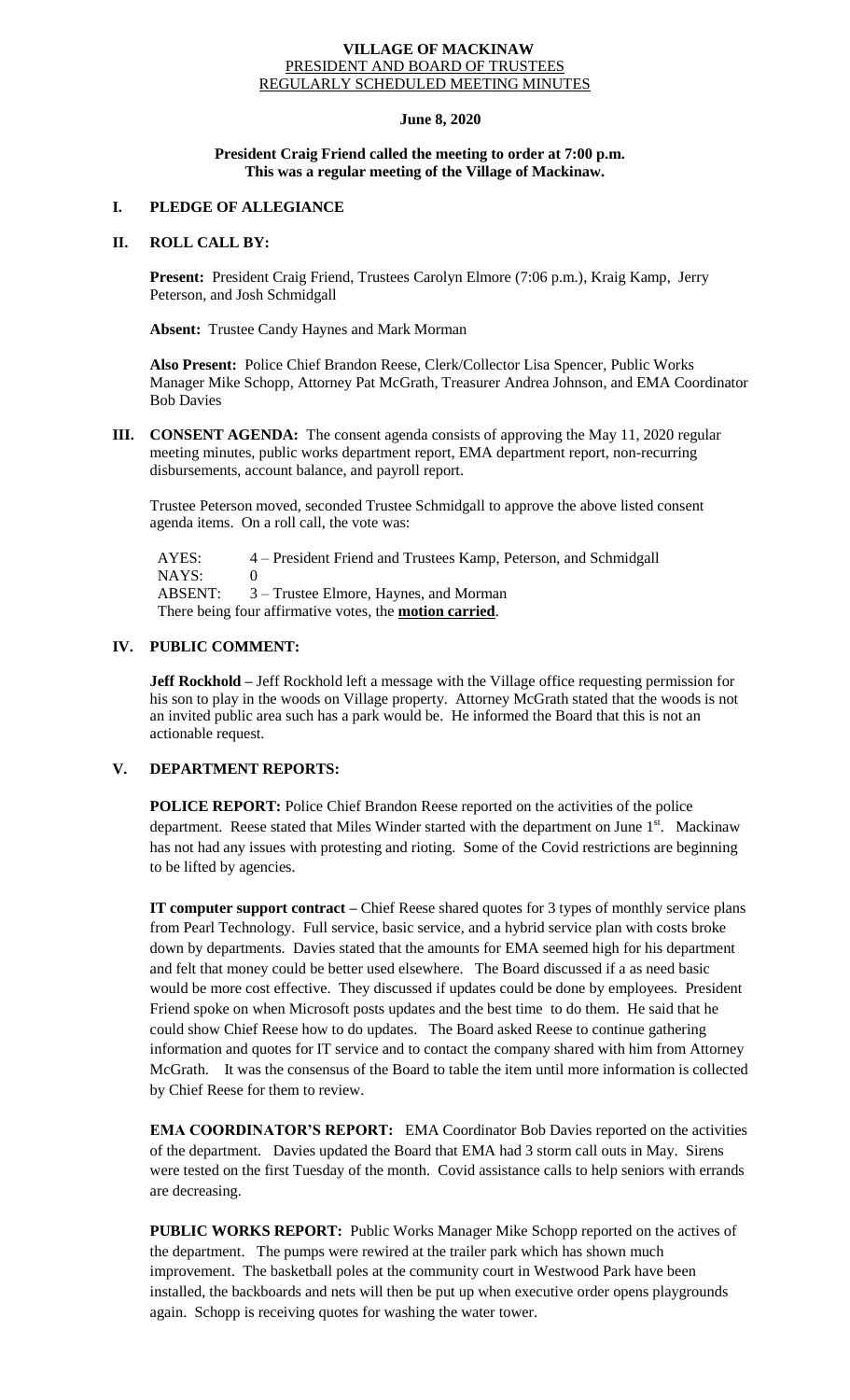**Additional shoulders on W. Fast Ave. -** Schopp informed the MFT maintenance for 2020 includes work to be done on W. Fast Ave. After reviewing the area with the engineer it was determined that it would be best to install shoulders on the road to keep it from breaking. This addition would not be included with the MFT maintenance. Schopp is requesting to add shoulders at a cost of \$5,163.00. This fund could come out the road fund surplus.

Trustee Schmidgall moved, seconded by Trustee Elmore to authorize Schopp to purchase shoulders for the road along W. Fast Ave. at a cost of \$5,163.00. On a roll call, the vote was:

 AYES: 4 – President Friend and Trustees Kamp, Peterson, and Schmidgall NAYS: 0 ABSENT: 2 – Trustee Haynes, and Morman There being four affirmative votes, the **motion carried**.

#### **TREASURER'S REPORT:**

**2021 fiscal year certificate of estimated revenues -** Trustee Peterson moved, seconded by Trustee Schmidgall to approve the 2021 fiscal year certificate of estimated revenues. On a roll call, the vote was:

AYES: 4 – President Friend and Trustees Kamp, Peterson, and Schmidgall NAYS: 0 ABSENT: 2 – Trustee Haynes, and Morman There being four affirmative votes, the **motion carried**.

**Non-Recurring Bills -** Trustee Elmore moved, seconded Trustee Schmidgall to approve the non-recurring bills. On a roll call, the vote was:

 AYES: 4 – Trustees Elmore, Kamp, Peterson, and Schmidgall NAYS: 0 ABSENT: 2 – Trustee Haynes and Morman There being four affirmative votes, the **motion carried**.

**Fiscal year 2020 audit –** Treasurer Johnson informed that Board that the fiscal year 2020 audit is currently be done by Ginoli & Company. They are scheduled for one more day at the Village office.

## **VI. PRESIDENT'S REPORT:**

**Annual appointment of officials –** President Friend recommended to the Board that Police Chief Brandon Reese, Collector Lisa Spencer, Public Works Manager Mike Schopp, EMA Coordinator Robert Davies, Zoning Officer Joe McGrath and Treasurer Andrea Johnson be appointed for terms ending April 30, 2021.

Trustee Elmore moved, seconded by Trustee Peterson to accept President Friend's recommendation to appoint Police Chief Brandon Reese, Collector Lisa Spencer, Public Works Manager Mike Schopp, EMA Coordinator Robert Davies, Zoning Officer Joe McGrath, and Treasurer Andrea Johnson for terms ending April 30, 2020. On a roll call, the vote was:

 AYES: 4 – Trustees Elmore, Kamp, Peterson, and Schmidgall NAYS: 0 ABSENT: 2 – Trustee Haynes and Morman There being four affirmative votes, the **motion carried**.

**Good energy regarding aggregation energy rates –** President Friend attended an on line meeting with Good Energy to discuss the upcoming renewal of rates. Currently energy rates are estimated to be less which will equal a savings of around \$100 per year for residents. The discussion of city fees was discussed – at this time is when a community can increase this fee to bring more revenue to their community. It was the consensus of the Board to not raise the city fee. The bid opening for rates will be held June  $17<sup>th</sup>$  and  $23<sup>rd</sup>$  at that time the Village will have to have an authorized representative be available to sign. President Friend is currently the authorized signature for the Village's contract with Good Energy.

**2020 Fireworks at Brock Lake -** The Board discussed if there is a need to cancel or reschedule the July 4<sup>th</sup> firework display at Brock Lake. People that watch the fireworks works normally do it from their vehicle or sitting in front of their vehicle. The Board felt that social distancing could be achieved by residents. The consensus of the Board was to not cancel or reschedule the July  $4<sup>th</sup>$  fireworks at Brock Lake. The fire department will be informed.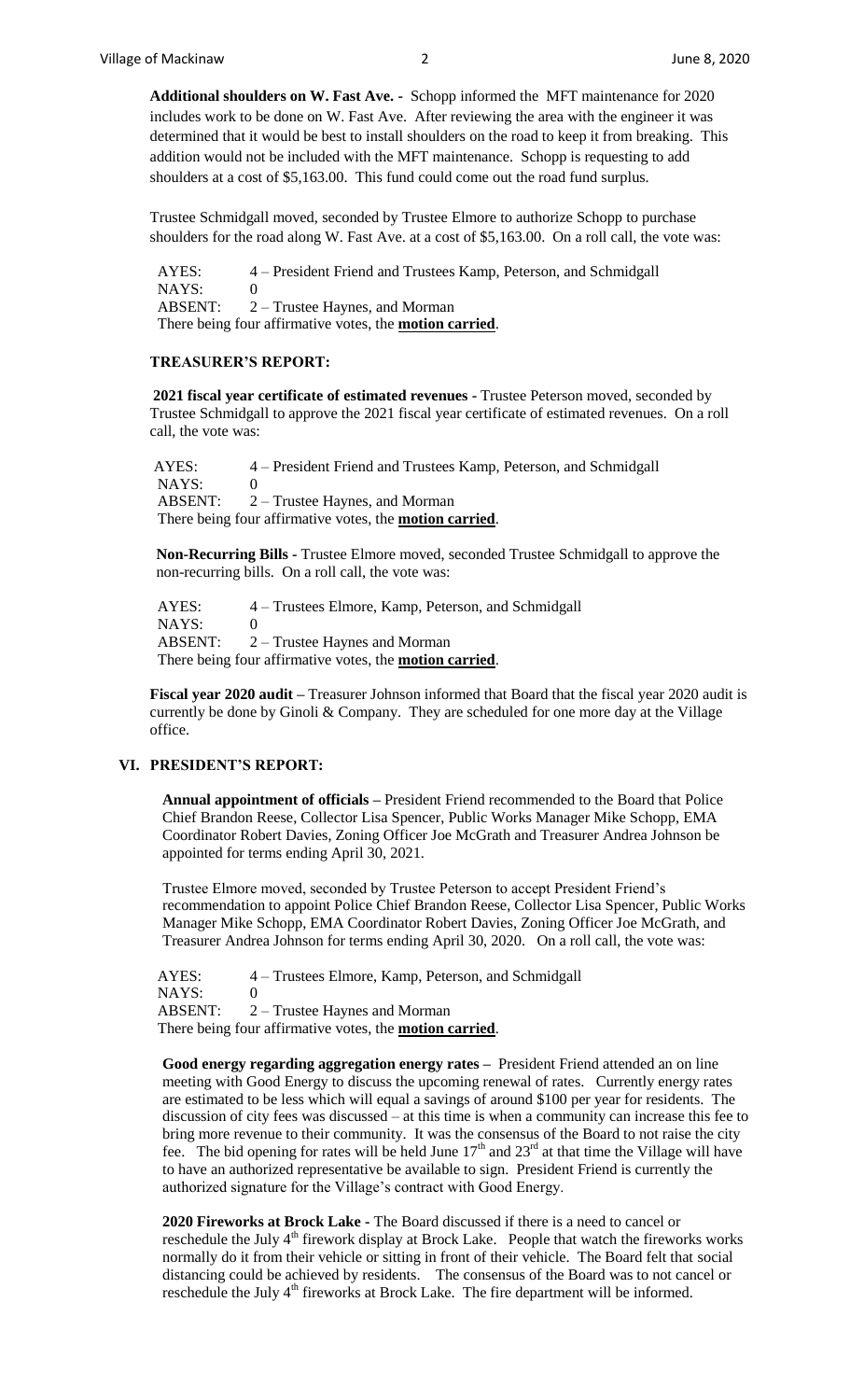# **VII. LOCAL LIQUOR CONTROL COMMISSIONER'S REPORT:**

**Ordinance #993 regarding phase 3 reopening guidelines regarding outdoor seating at bar/restaurants and expansion of outdoor service for local licenses -** Local Liquor Commissioner Friend shared with the Board the request from Carol Haynes of Haynes on Main to serve liquor and food outdoors as part of Phase 3. The Commissioner has been working with the Board and Attorney McGrath to adopt temporary regulations for beer gardens. The Board discussed that their parking lot if marked off could be used for outdoor dining and alcoholic beverages. The Village has offered to allow them to use picnic tables from Westwood Park and the Mack-Ca-Fest has offered to allow them to use their tent. Friend has not heard a response from Haynes regarding using the Village's picnic tables.

Trustee Kamp moved, seconded by Trustee Elmore to adopt ordinance #993 regarding temporary regulations for beer gardens. The temporary regulations shall expire on August 11, 2020. A copy of the ordinance will be sent to Haynes on Main. On a roll call, the vote was:

AYES: 4 – Trustees Elmore, Kamp, Peterson, and Schmidgall NAYS: 0 ABSENT: 2 – Trustee Haynes and Morman There being four affirmative votes, the **motion carried**

## **VIII. TRUSTEES' REPORT:**

**Update regarding Phase 3 on opening playgrounds –** Trustee Schmidgall stated that he has been asked why Mackinaw doesn't have their playgrounds open. He asked Clerk Spencer to tell the Board the information received from the Village's liability insurance. Governor Pritzker signed a new executive order on May 29<sup>th</sup> stating that areas of amusement must remain closed at this time. The order lists playgrounds as an area of amusement. If the Village were to open the playgrounds against the executive order the insurance would not cover any claims for the playgrounds. The office staff called Tremont, Morton, and Eureka; their playgrounds are all closed as per the order.

**Fiscal Year 2021 budget –** This item was tabled.

**Illinois connected communities' grants to assist communities with expanding broadband access and use –** Trustee Kamp shared with the Board a notice of a grant to expand broadband access and use for Illinois communities. This application is for a DECO grant that has a deadline to submit as of June  $12<sup>th</sup>$ . Kamp realizes that this grant is too complex to have ready to submit but would like to start a community committee to start a plan to be ready for grant applications in the future. President Friend shared his interest in looking at ways to bring broadband to the Village. The two will get together in the near future and discuss the matter more thoroughly.

## **IX. ATTORNEY'S REPORT:**

**Community center lease agreements –** Attorney McGrath expressed to the Board the importance of having a lease agreement for the food pantry to use the community center. He asked that this item be tabled until more of the Board is available to vote due to President Friend also serving as President of the Mackinaw Community Center Food Pantry board.

**Tax exempt application for EMA office located at 105 S. Orchard St. –** This item was tabled.

### **X. NEW BUSINESS:**

**Swearing in of Miles Winder –** President Friend informed the Board that earlier today Miles Winder was sworn in as a police officer for the department. He was hired as a full time officer and will also be the School Resource Officer for the district. In February the Village entered into an agreement with the school district to assist with paying the resource officer. The officer hired will work half of his time as a patrol officer for the Village and half as the school resource officer.

**In person meetings -** Trustee Schmidgall requested that meetings go back to in person beginning in July. If extra space is needed for social distancing, the meetings could be held at the community center. It was the consensus of the Board to start in person meetings again beginning July.